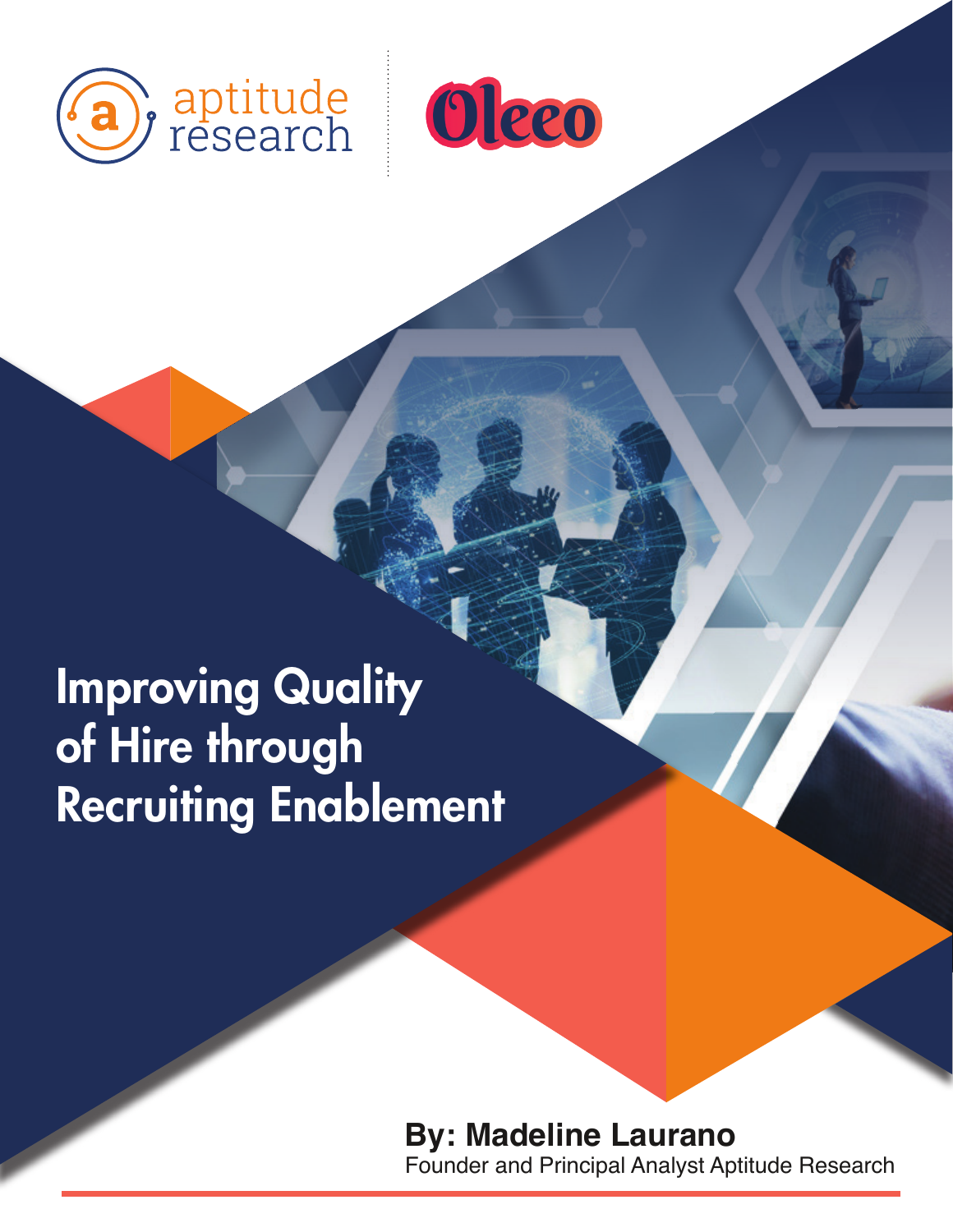Companies are facing new pressures in talent acquisition that impact both processes and technology. Talent acquisition and HR leaders can no longer afford to rely on a reactive or traditional approach to recruitment. They must look to the future and rely on data to meet the needs of the business and the changing expectations of candidates, recruiters, and hiring managers.

This shift in talent acquisition is forcing companies to think more strategically about quality of hire. *According to Aptitude Research's 2020 Talent Acquisition study, 63% of companies stated that identifying quality hires is the greatest challenge facing their organization.* Yet, for many companies, there is currently no standard around measuring and improving quality of hire. Talent decisions are made based on gut rather than on data and insights. To thrive in today's environment, companies must consider a more systematic, datacentric approach to talent acquisition.

Leading companies are turning to Recruiting Enablement to help them achieve this objective. Recruiting Enablement provides recruiters with the tools they need to be successful in attracting, recruiting, and hiring quality talent. These tools automate the administrative tasks of talent acquisition and allow recruiting and hiring teams to make data-driven decisions focused on quality. *According to Aptitude Research, companies that use data to automate decision-making are twice as likely to improve quality of hire.* 

This report, based on research conducted in February and March 2020, will provide a closer look at Recruiting Enablement. It will help address the following questions:

- What are the key drivers of Recruiting Enablement today?
- What is the impact of Recruiting Enablement on the business?
- What are the specific use cases for Recruiting Enablement?
- How can companies get started?

## **Recruiting Enablement Definition**

Recruiting Enablement is the practice of providing talent acquisition professionals with the tools (processes, content, and technology) that they need to be effective and efficient at recruiting quality hires.

| VS<br><b>Reactive Recruiting</b>                      | <b>Recruiting Enablement</b>                              |
|-------------------------------------------------------|-----------------------------------------------------------|
| (X) Poor alignment between recruiting<br>and business | Strong alignment between business<br>and recruiting goals |
| (X) Lack of data and insights                         | $\oslash$ Improvements made based on data                 |
| Inconsistent processes                                | ◯ Consistent processes                                    |
| (X) No or little content to engage candidates         | $\oslash$ Content created and improved<br>based on data   |



**2**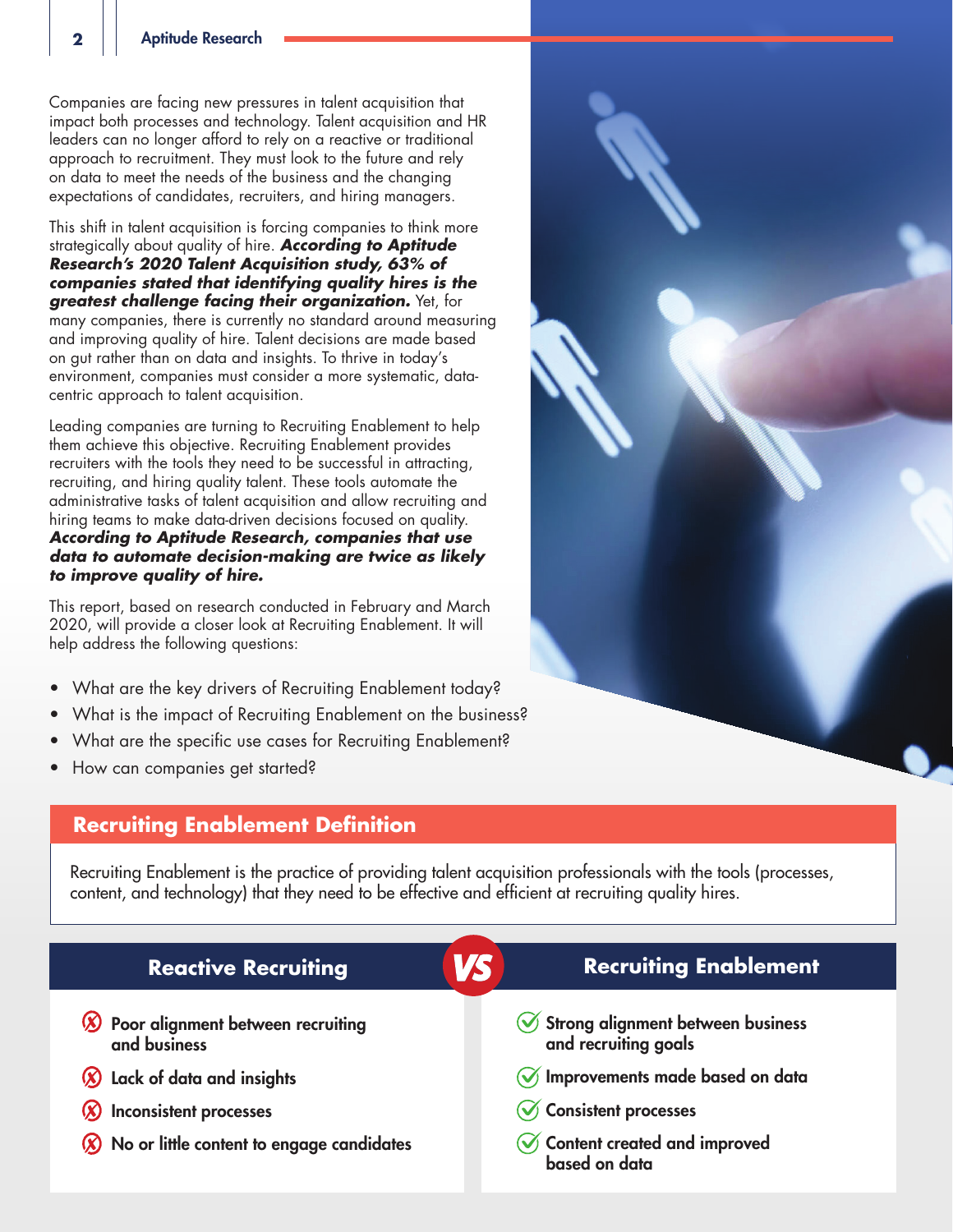# **The Key Drivers of Recruiting Enablement**

Most enterprise organizations leverage sales enablement practices to be more effective at reaching customers and hitting sales goals. According to research conducted by CSO Insights, having an effective Sales Enablement function leads to two-digit improvements for quota attainment and win rates for forecast deals compared to those organizations without enablement. Sales Enablement is most successful when data and insights fuel it.

The same principles and results can be applied to talent acquisition. Organizations that leverage a Recruiting Enablement practice see improvements such as overall efficiency and quality. Recruiting Enablement takes the guesswork out of talent acquisition and allows companies to use data and insights to drive success.

So, why is Recruiting Enablement just starting to take off when sales enablement is widely adopted?

One reason is that companies are facing intense pressure to identify and measure quality of hire more accurately (see Figure 1). While quality of hire is certainly not a new concern, the responsibility has shifted from hiring managers to HR and talent acquisition leaders. **Over 80% of organizations believe that quality of hire is a recruitment metric rather than a hiring manager metric, according to**  Aptitude Research's 2019 study. As a result, talent acquisition leaders are being held accountable for what happens beyond when a candidate accepts an offer.

Unfortunately, most companies do not have a way to measure quality. Recruiting Enablement, as a practice, provides a standard for companies to define, measure, and track quality of hire. It automates workflows to lift the administrative burden placed on talent acquisition, allowing recruiters to focus on more strategic endeavors. Recruiting Enablement technology also uses AI and machine learning to rank candidates on better decision criteria such as soft skills, potential, and the likelihood of offer acceptance.

#### **According to Aptitude Research,**

**72%** 

of enterprise companies stated that using data to automate decisions is a priority in 2020.



#### **Figure 1: Top Recruitment Challenges**

Source: Aptitude Research, 2020 Talent Acquisition Study, n=328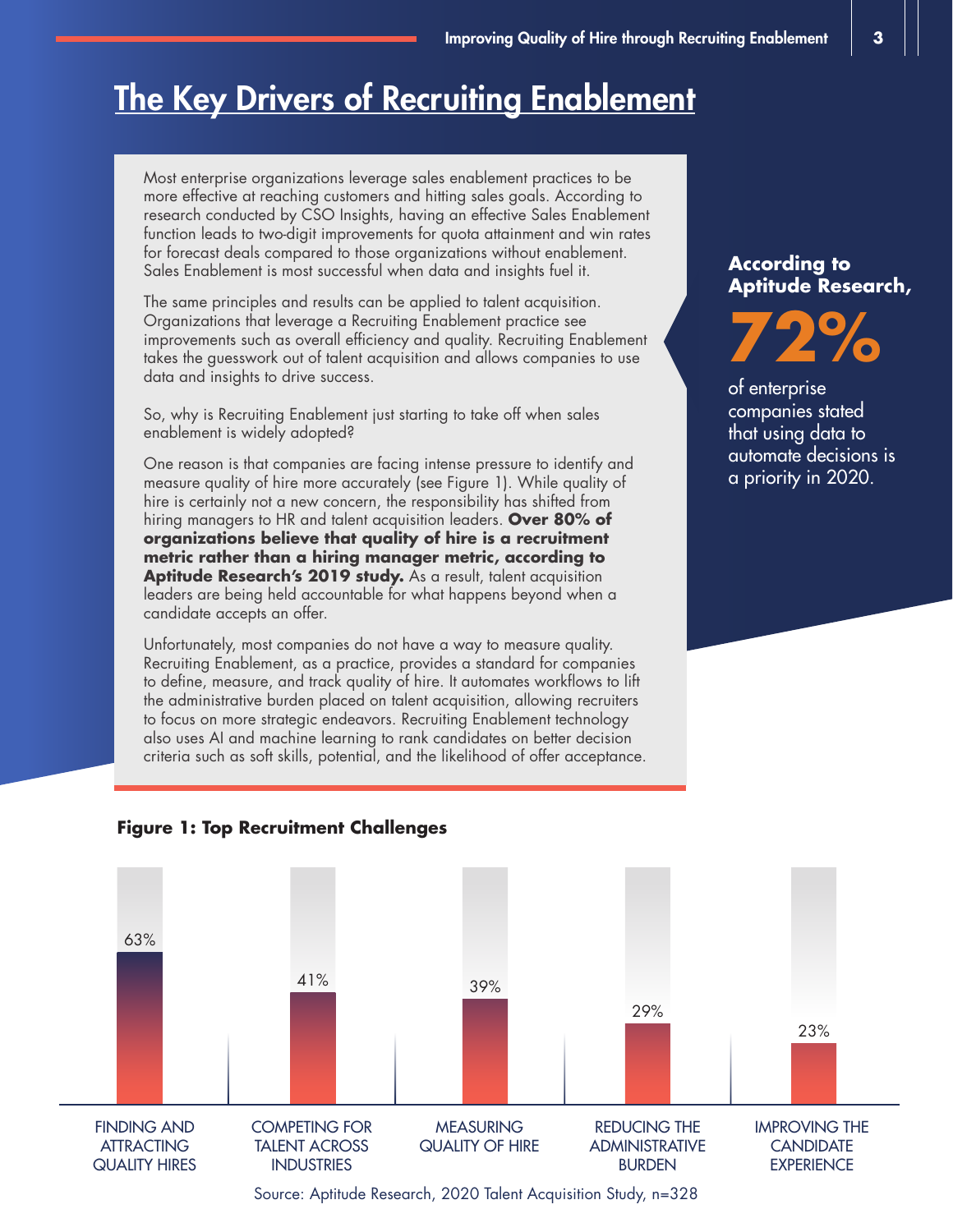Quality of hire may be the primary driver for Recruiting Enablement. Still, other factors impact the demand for Recruiting Enablement today, including reducing bias, lifting the administrative burden, personalizing the candidate experience.

# Reducing Bias

According to Aptitude Research, nearly 90% of companies are concerned with reducing bias in their talent acquisition process. Yet, when talent acquisition leaders are asked what steps they take to reduce bias, most companies focus on training programs (see Figure 2). While these programs can provide insights and education, they often just check a box in reducing bias. They do not fundamentally address the problem. Recruiting Enablement can help companies expand their talent pools, de-bias job descriptions, reduce bias from decision-making, and personalize content to support diversity and inclusion efforts.



# Lifting the Administrative Burden

Talent acquisition professionals must handle both tactical and strategic aspects of their jobs. When asked how recruiters spend their time, scheduling interviews and calls, searching for candidates in an ATS, and scheduling time with hiring managers were top of the list. In fact, recruiters spend, on average, over 16 hours a week on scheduling (Aptitude Research). A practice of Recruiting Enablement can automate these tasks and create workflows to let recruiters focus on the aspects of their job that create more value for the organization. Recruiting Enablement also ensures that candidates have a simple, intuitive experience. According to Aptitude Research, 1 in 3 companies state that the application process takes over 30 minutes.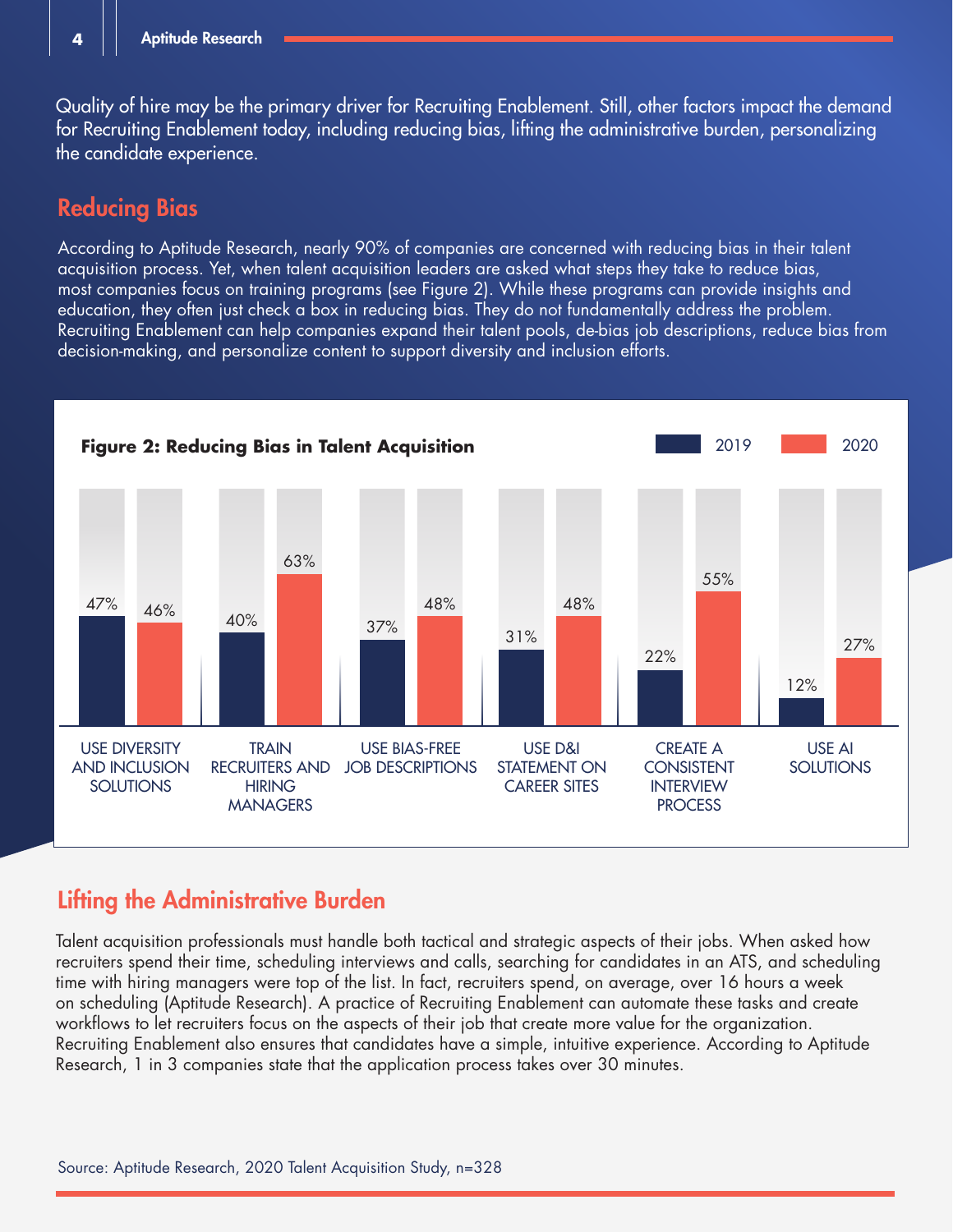## Providing Data to Hiring Managers

According to Aptitude Research's 2019 talent acquisition study, 67% of talent acquisition and HR professionals are not providing hiring managers with the right data to made decisions, and only 32% of senior leaders are confident in the data that they have available to make decisions. When asked what type of information they receive to inform decisions better, hiring managers are relying on resumes more than any other source (Figure 3). Recruiting Enablement can help companies be consistent about the use of data to inform decision making and give insights to hiring managers beyond the resume.





Copyright © 2020 - Aptitude Research & Oleeo. All rights Reserved.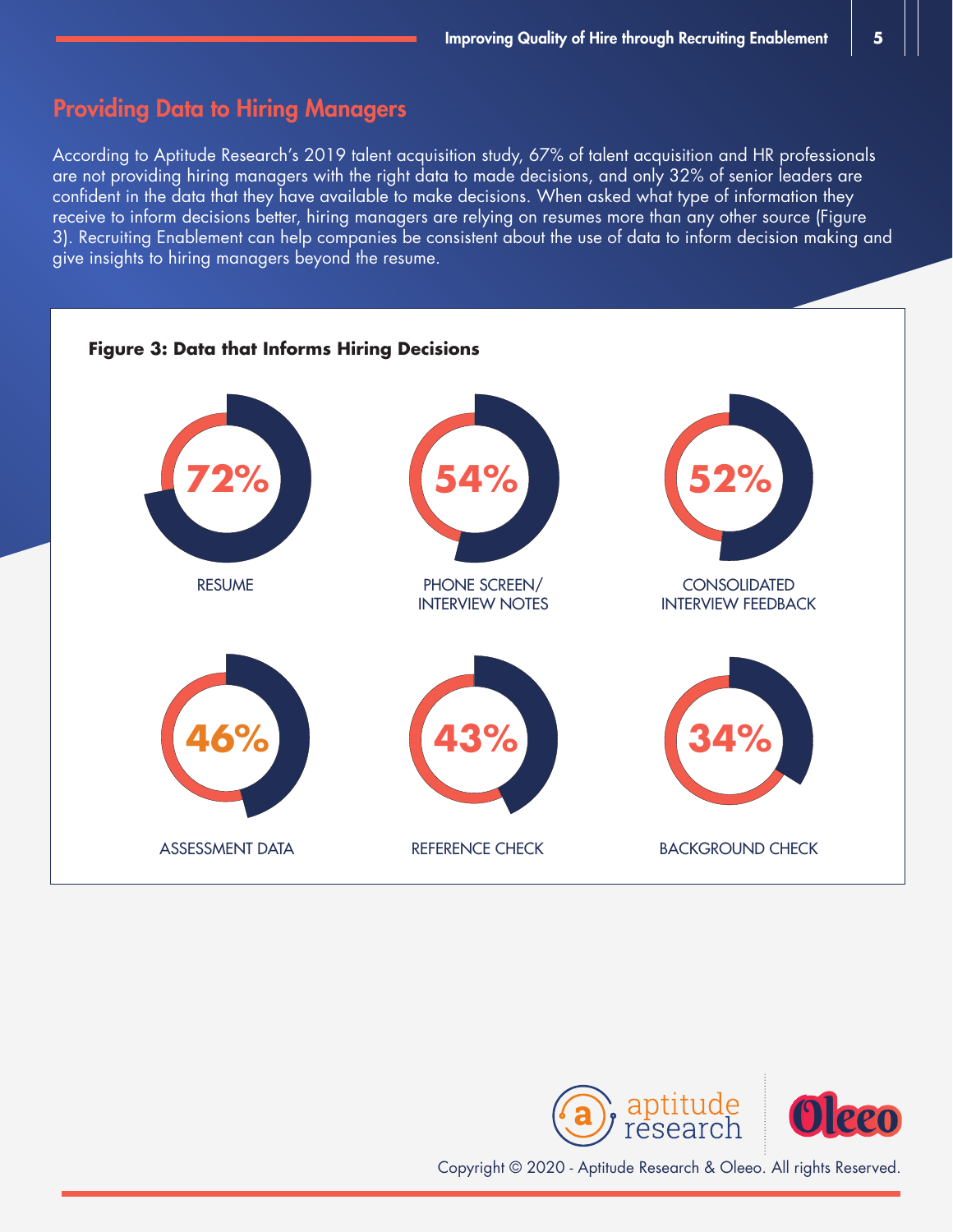# Increasing Investment in AI

Although talent acquisition and HR still lag behind other industries in the adoption of AI, Aptitude Research's latest research shows significant improvements in the understanding of AI, investment in AI, and data from these solutions. As companies look for science over the gut to make decisions, AI-powered solutions can help them be more efficient and effective at attracting and recruiting talent.



# The Impact of Recruiting Enablement Technology

Recruiting Enablement is a combination of process, content, and technology. While all three components can help companies improve talent acquisition, technology is where organizations see the most significant impact on their talent acquisition efforts. According to Aptitude Research's 2020 Talent Acquisition survey, companies that are investing in automation are two times more likely to improve quality of hire and the candidate experience. Figure 5 shows that companies that invest in technology and use data to drive decisions see a greater improvement in quality of hire (Aptitude Research 2019).

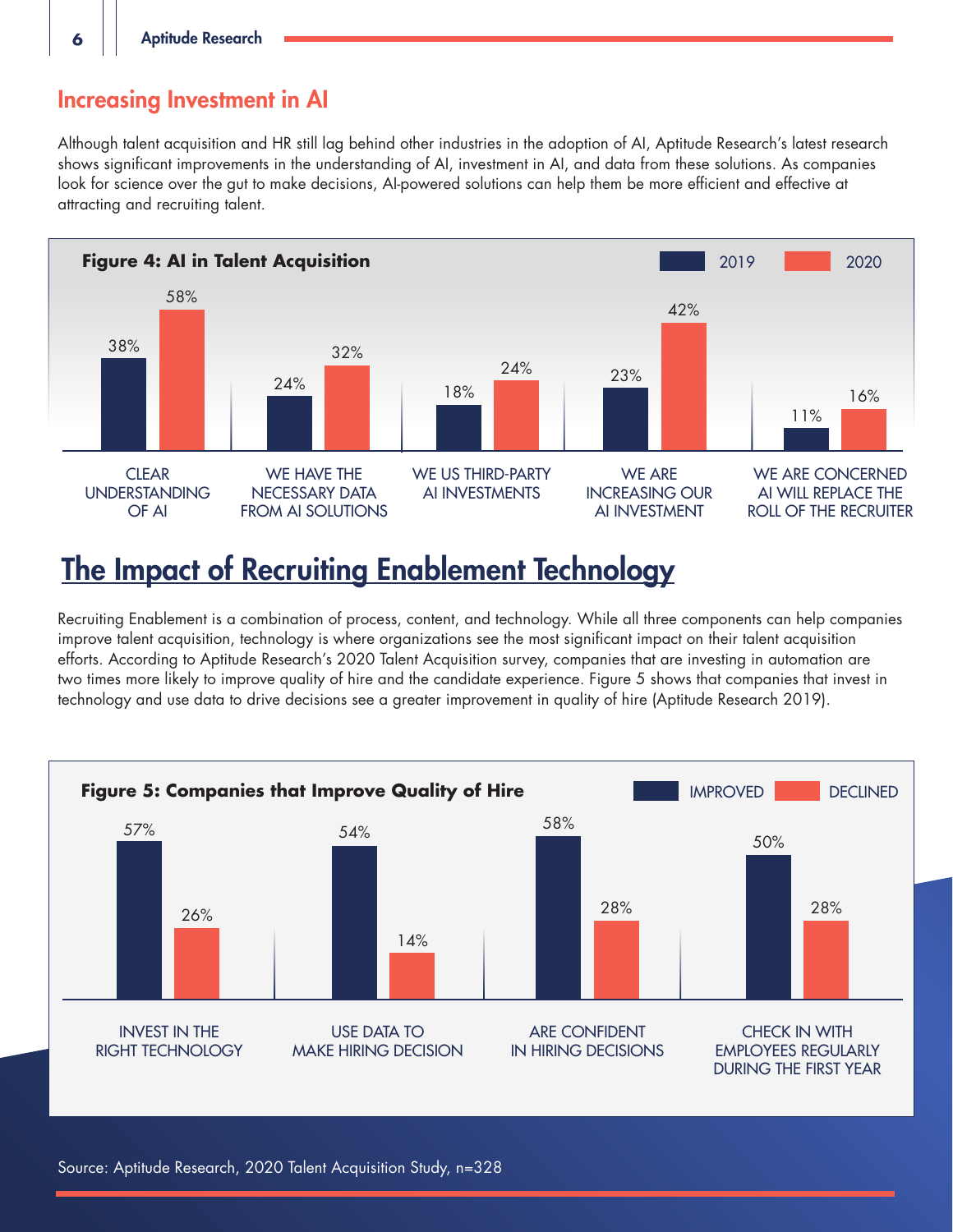**Recruiting Enablement technology automates processes and provides AI-powered analysis so recruiters and hiring managers can make better decisions. It also helps to address some of the following challenges:**



#### **MANAGING DATA FROM MULTIPLE PLATFORMS:**

According to Aptitude Research, 40% of enterprise companies use ten or more recruiting solutions, and 1 in 2 of those companies do not measure the ROI of that investment. Recruiting Enablement provides one source of data that fuels decision making.



#### **IMPROVING THE CANDIDATE EXPERIENCE:**

Recruiting Enablement makes talent acquisition more intuitive to the candidate. It gives them a simple process to trust that they are moving along and the communication if they are not. The AI-powered analysis allows employers to look at candidates more holistically. It also engages candidates by giving them the right content at the right time.



#### **PERSONALIZING THE EXPERIENCE:**

 Recruiting Enablement is not a one-size-fits-all approach. It includes the workflows and processes that are tailored by candidate type or role so that the process is more inclusive and better suited. The processes could be developed based on insights gained.



#### **SPEEDING UP DECISION MAKING:**

Companies face many delays in the recruitment process that add unnecessary stress on recruiting teams and candidates. Recruiting Enablement creates greater efficiency and automates workflows.

Recruitment Enablement technology does not impact just one area of talent acquisition. It extends from recruitment marketing efforts to onboarding. It leverages data and automation throughout the entire candidate experience and provides intelligent workflows to move the right candidates along in the process in a more effective way. Recruitment Enablement is successful when it is used throughout the entire process, from attracting talent to onboarding (see Figure 6). Yet, only 27% of enterprise companies are only planning to automate more than 50% of their talent acquisition processes this year, according to Aptitude Research, and the majority of those companies are just automating the application process.



Copyright © 2020 - Aptitude Research & Oleeo. All rights Reserved.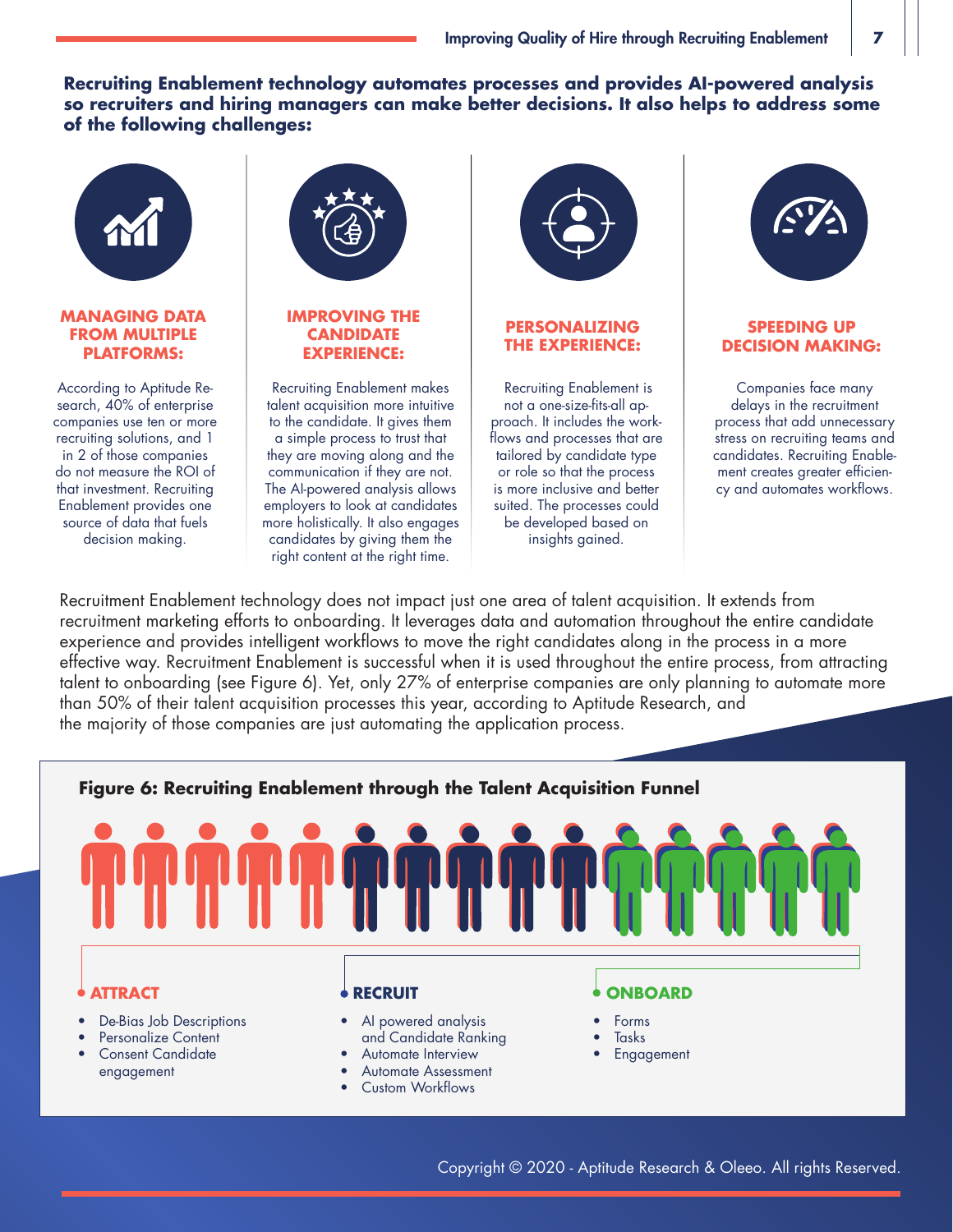#### **ATTRACT**

Recruitment automation begins in the attract phase of talent acquisition when companies are first beginning to engage with candidates. During this phase, insights into the right content and messaging are automated to attract the right talent. It can also help to provide the right personalized communication and information to candidates to keep them informed about the employer. De-gendered job descriptions and debiased job descriptions can help to reduce bias in the process as well.

## **RECRUIT**

During the recruit phase of talent acquisition, recruitment automation ensures that the right candidates are moving along in the process of being dispositioned at the right stage. Candidates during this phase will receive consistent communication about their status and what they can expect moving forward. Recruitment automation can help to automate prescreening questions, provide interview self-scheduling, and realistic job previews through automated assessments. Provide the right workflows and ranking of candidates through AI-powered analysis.

#### **HIRE**

During the final stage of the recruitment process, companies can use recruitment automation to continue communication with candidates. Companies can automate the offer letter management stage to make sure that companies are staying compliant and that this experience extends into the new hire experience. Recruitment automation can continue to provide the communication and the positive experience during onboarding with forms automation tasks automation and socialization into the company culture.

# The Use Cases for Recruiting Enablement

Although Recruiting Enablement impacts every area of talent acquisition, below are a few use cases where it is directly impacting the effectiveness of talent acquisition efforts:

## Interview Management:

Companies face many challenges with managing and scheduling interviews. Less than 50% of companies state that interviews are standardized at their organization. Hiring managers can delay the process and candidates are left feeling unprepared and confused. According to Aptitude Research

### **Recruiting Enablement can help companies:**

- **• Automate the scheduling of interviews**
- **• Communicate with candidates throughout the process**
- **• Provide data to hiring managers before the interview on the candidate**



Source: Aptitude Research, 2020 Talent Acquisition Study, n=328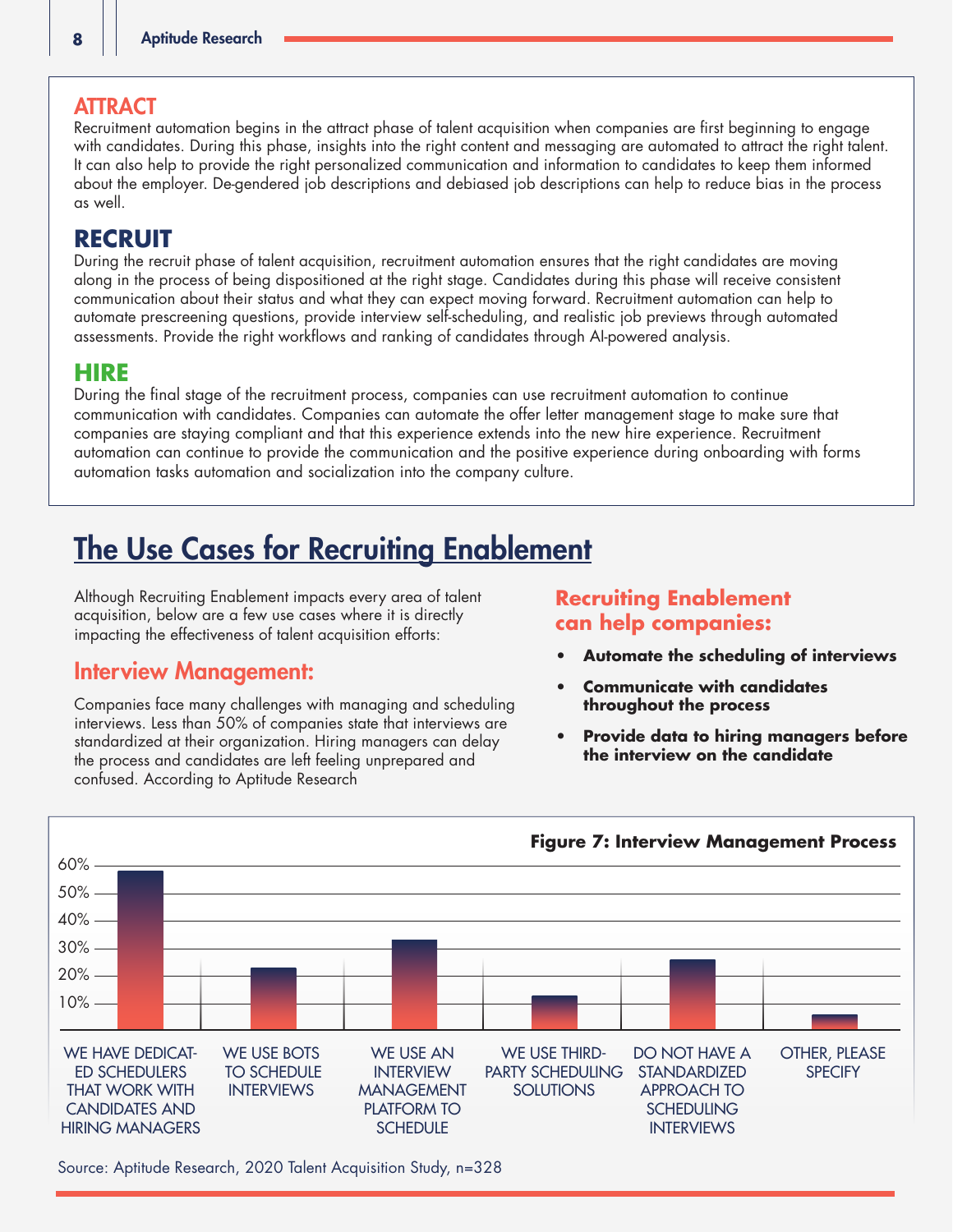# High-Volume

High-volume recruitment has always been a challenge for some companies. Still, in today's environment, companies in many different industries must think about filling positions more efficiently and manage a large number of applicants. These companies need to think about a shorter recruitment process and how automation can help to lift the administrative burden. Walmart is one example of an organization currently looking to fill over 100,000 positions and shorten the recruitment process from 2 weeks to 1-2 days. Recruiting Enablement can help these companies to:

- **• Automate workflows and move large volumes of applicants through the process**
- **• Use AI and machine learning to root out bias and score candidates more fairly**
- **• Automatically fast-track candidates, visually ranked by clear decision criteria**

## Diversity and Inclusion

Diversity and inclusion are a priority in talent acquisition, and more companies are beginning to invest in strategies and technology to support these efforts. Unfortunately, for most companies, bias is still a reality in how decisions are made around talent. Recruiting Enablement can help companies reduce this bias by:

- **• De-biasing job descriptions**
- **• Fairly ranking candidates through the use of technology**
- **• Increasing the number of quality applicants by reaching a larger talent pool**
- **• Using AI-powered insights to deliver relevant and inclusive content**

# **The Key Takeaways**

Companies that want to invest in Recruiting Enablement are better able to improve efficiencies and improve quality of hire. Candidates often decide to join an organization solely on their interaction with a recruiting team during the talent acquisition process. If the recruiting process is automated, it gives candidates a more consistent and meaningful experience.

When companies consider investing in recruitment automation, they might want to consider the following:

**Understand Unique Needs:** Companies need to understand their unique requirements before investing. Companies should consider what goals they want to achieve and what processes they need to automate.

**Consider a Provider with Expertise:** Automating recruitment processes and investing in enablement requires solution providers with expertise in this area. Consider providers that have made a commitment through their product development and support teams.

**Create a Change Management Strategy:** Recruitment automation is only effective if companies use these solutions. Companies should consider a change management strategy to help support adoption efforts.

Recruitment automation can be a powerful tool for improving quality of hire and moving candidates through the process.